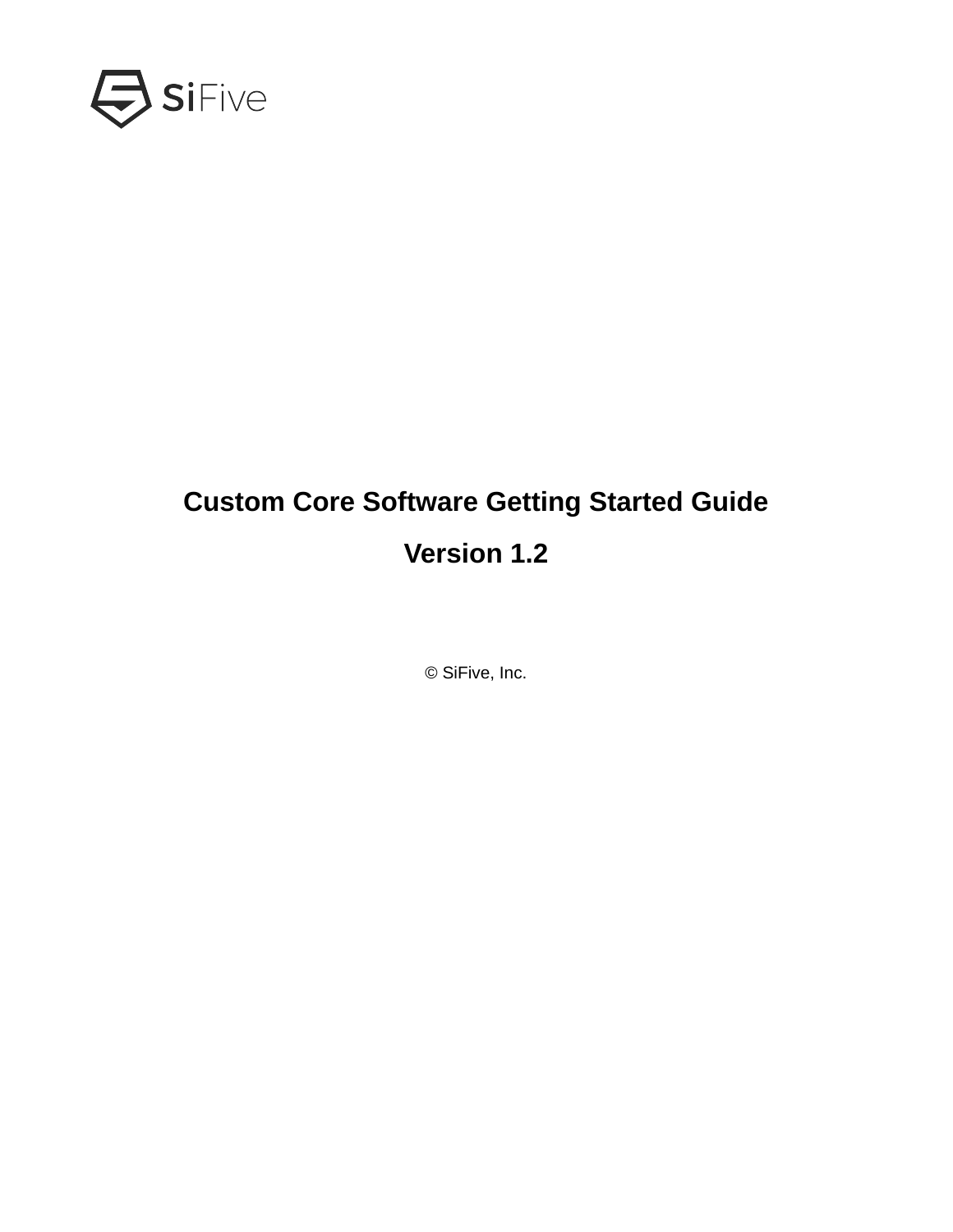# **Custom Core Software Getting Started Guide**

### **Proprietary Notice**

Copyright © 2019, SiFive Inc. All rights reserved.

Information in this document is provided "as is," with all faults.

SiFive expressly disclaims all warranties, representations, and conditions of any kind, whether express or implied, including, but not limited to, the implied warranties or conditions of merchantability, fitness for a particular purpose and non-infringement.

SiFive does not assume any liability rising out of the application or use of any product or circuit, and specifically disclaims any and all liability, including without limitation indirect, incidental, special, exemplary, or consequential damages.

SiFive reserves the right to make changes without further notice to any products herein.

#### **Release Information**

| <b>Version</b> | Date           | <b>Changes</b>                                                                                            |  |
|----------------|----------------|-----------------------------------------------------------------------------------------------------------|--|
| Version<br>1.0 | March 11, 2019 | Initial release<br>$\bullet$                                                                              |  |
| Version<br>1.1 | June 21, 2019  | • Small fixes, graphical detail, code size options                                                        |  |
| Version<br>1.2 | Oct 22, 2019   | $\cdot$ Fix typos<br>• Updated build flow diagram<br>Add Freedom Studio method to create BSP<br>$\bullet$ |  |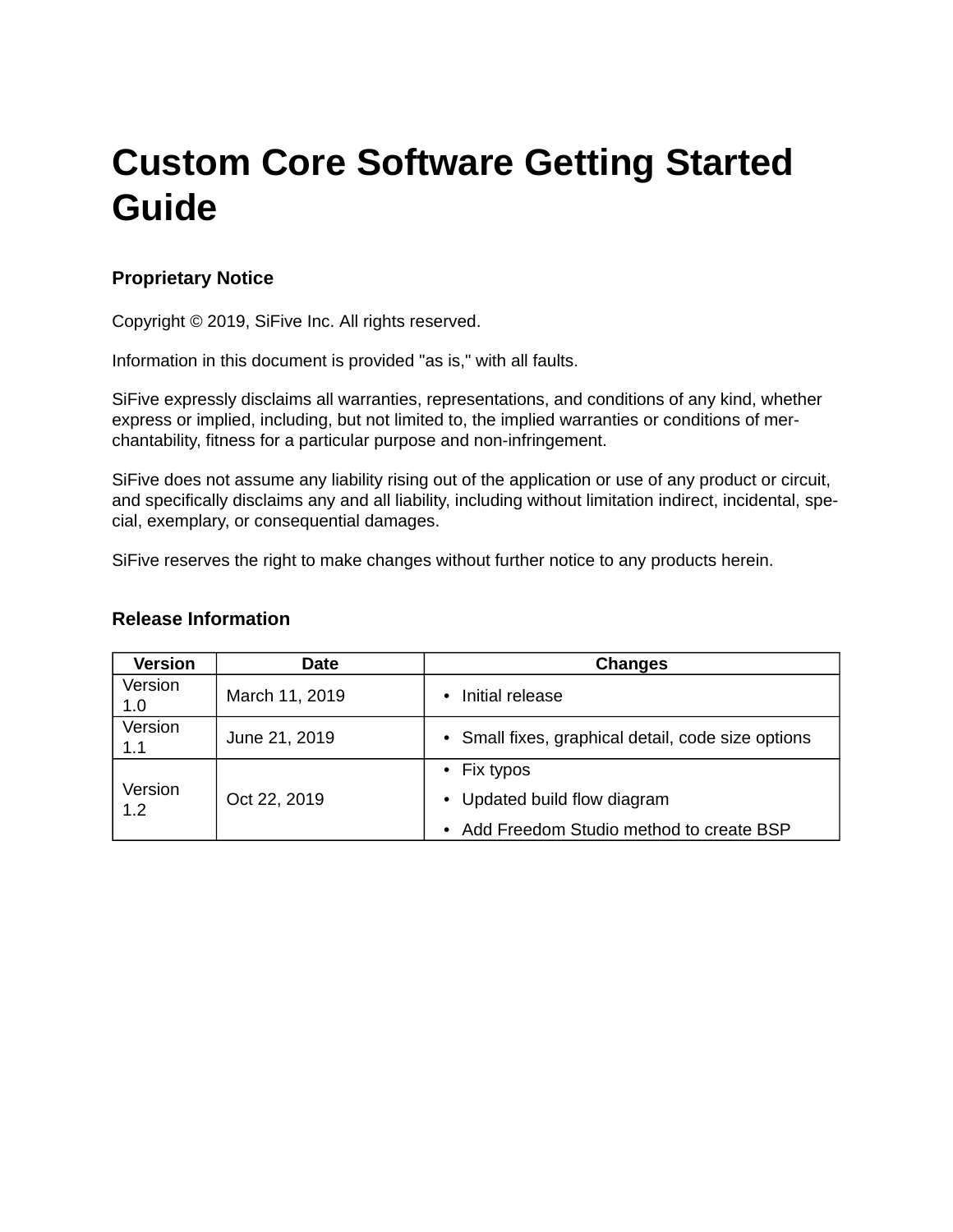# **Contents**

| $\mathbf 1$ |               | <b>Custom Core Software Development Getting Started Guide </b> |  |
|-------------|---------------|----------------------------------------------------------------|--|
|             | 1.1           |                                                                |  |
|             | 1.2           |                                                                |  |
|             | 1.3           |                                                                |  |
|             | 1.3.1         |                                                                |  |
|             | 1.4           |                                                                |  |
|             | $1.5^{\circ}$ |                                                                |  |
|             | 1.5.1         |                                                                |  |
|             | 1.5.2         |                                                                |  |
|             | 1.5.3         |                                                                |  |
|             | 1.6           |                                                                |  |
|             | 1.6.1         |                                                                |  |
|             | 1.6.2         |                                                                |  |
|             | 1.6.3         |                                                                |  |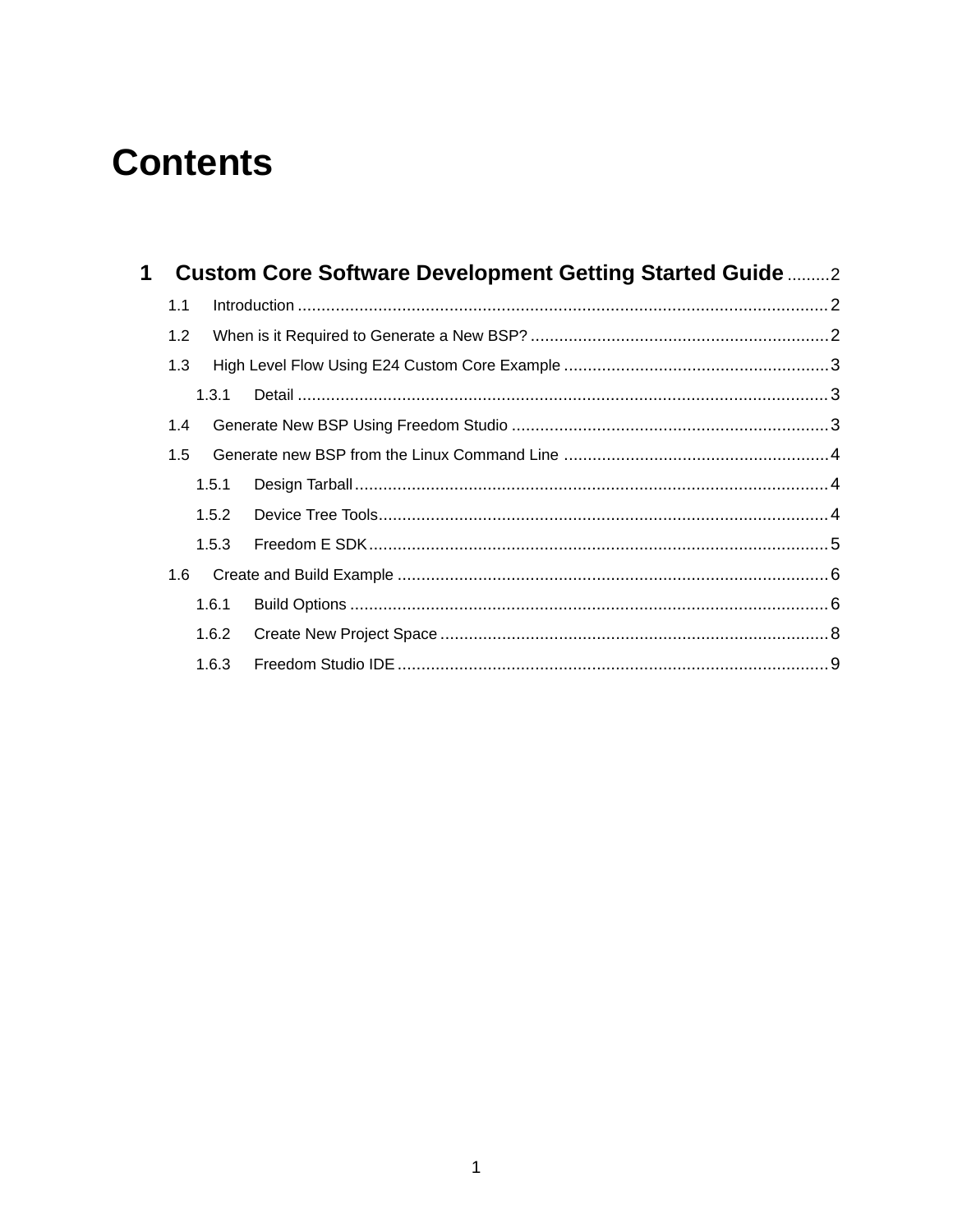# <span id="page-3-0"></span>**[Chapter 1](#page-3-0)**

# **[Custom Core Software Development](#page-3-0) Getting Started Guide**

## <span id="page-3-1"></span>**[1.1 Introduction](#page-3-1)**

SiFive custom core designs are packaged with a Device Tree Specification (**design.dts**) file that is used to describe the hardware. This file is the foundation for generating the different linker scripts and the header files required for software development.

These components can be found in the **bsp** path within the github repository [freedom-e-sdk](https://github.com/sifive/freedom-e-sdk). For custom cores, a unique BSP (board support package) is automatically generated and included in the design package, also known as the *design tarball*. This document describes the manual process used to generate new header and linker script files for custom cores.

## <span id="page-3-2"></span>**[1.2 When is it Required to Generate a New BSP?](#page-3-2)**

A new BSP should be generated when custom integration work is required in the design after it is initially received from SiFive. Some examples where a custom design can get out of phase with the hardware description in design.dts are as follows:

- Adding IP into the design which requires software support.
- Changing the total number of interrupt lines, or changes to interrupt routing.
- Relocatable address mapping included in design. This is a custom SiFive feature.
- Updating the chosen node which defines the software entry point.

When these types of changes are introduced, then the design.dts file should be updated to reflect the new design. Then, new linker and header files can be regenerated based on design.dts so software components reflect the design accurately.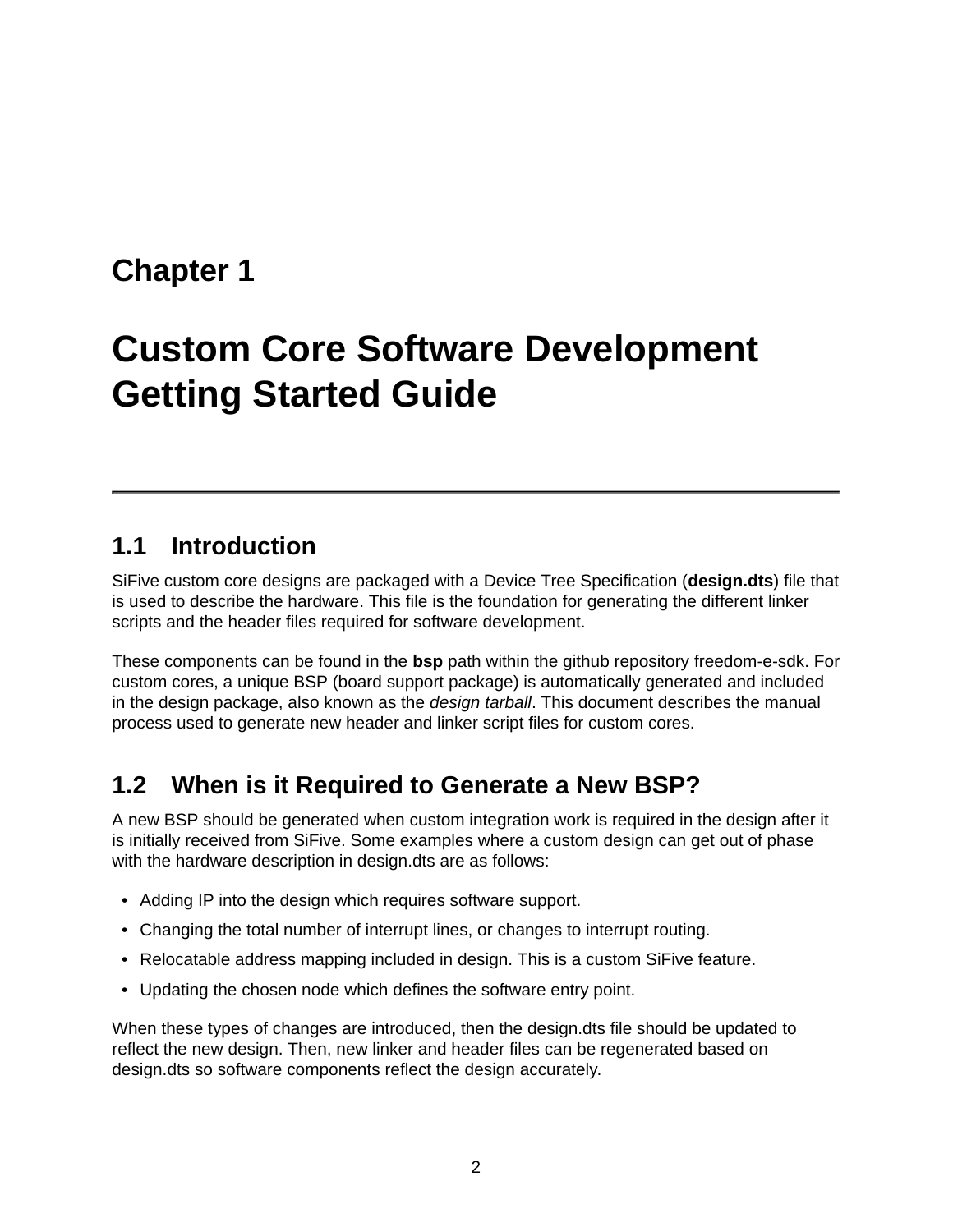## <span id="page-4-0"></span>**[1.3 High Level Flow Using E24 Custom Core Example](#page-4-0)**

A high level flow is shown in the below diagram below, showing the input and output components required to generate a new BSP.



#### <span id="page-4-1"></span>**[1.3.1 Detail](#page-4-1)**

The **.dts** file contains information in text format that describes the hardware in detail, including base address and size for memory and peripherals. There is a specification that describes the format of this file. For more information see [devicetree.org](https://www.devicetree.org/). This file is an output from the design environment and one exists for every custom core.

The **.h** file contains macros, include files, and structures which declare all instances of memory mapped features of the device.

The **.lds** file contains formatted, named sections for code and data. This file is used by the toolchain to link compiled code and data sections to the actual hardware memory map.

### <span id="page-4-2"></span>**[1.4 Generate New BSP Using Freedom Studio](#page-4-2)**

Freedom Studio users now have the ability to generate a new BSP from within the Eclipse IDE. This method is convenient for Windows or Mac users for example, since it does not require a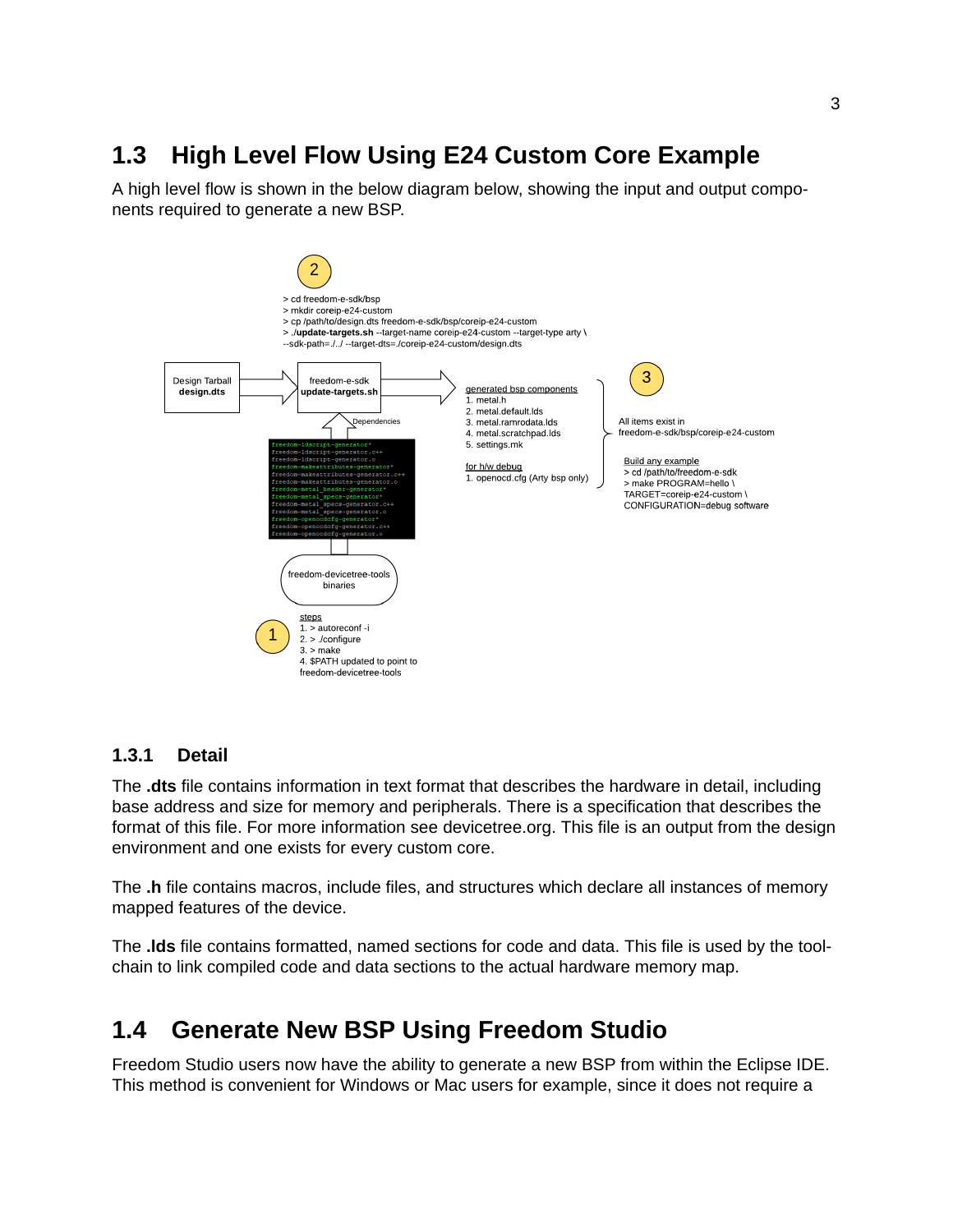dedicated Linux environment. Once a custom core *design tarball* has been created on sifive.com, then use Freedom Studio to generate a new BSP using the following steps.

- Download Freedom Studio from<https://www.sifive.com/boards>
- Extract the archive into a path which does not contain any spaces.
- Launch Freedom Studio from the root path of the extracted package.
- Click **I want to import my Core IP Deliverable** on the welcome screen. Select the **Import from an IP package archive** and select your tar.gz file, which is the custom core tarball.
- Select Help  $\rightarrow$  Open Freedom Studio Manual from the top menu of Freedom Studio.
- Follow the steps to **build freedom-devicetree-tools** and **rebuild your bsp**, as described in the Manual.

### <span id="page-5-0"></span>**[1.5 Generate new BSP from the Linux Command Line](#page-5-0)**

Generating the new linker script and header file requires the design.dts file contained within the design tarball, and utilities within two github repositories.

For this example we will reference a new workspace that contains the design tarball and two github repos.

```
my-new-core-tarball
freedom-devicetree-tools
freedom-e-sdk
```
#### <span id="page-5-1"></span>**[1.5.1 Design Tarball](#page-5-1)**

Extract the tarball for the custom core. The design.dts file is located here and used to generate the **.lds** and **.h** files.

- > mkdir my-new-core-tarball
- > cp my new tarball v0p0.tar.gz /path/to/my-new-core-tarball
- > cd /path/to/my-new-core-tarball
- > tar -xvf tarball\_v0p0.tar.gz

The design.dts file resides in freedom-e-sdk/bsp/design-rtl and optionally, freedom-e-sdk/bsp/design-arty path. The design-arty BSP will only exist if the design tarball includes a bitfile for debugging on an Arty 100T FPGA board.

#### <span id="page-5-2"></span>**[1.5.2 Device Tree Tools](#page-5-2)**

Setup the device tree tools repository which contains C++ utilities to generate the various components needed for software development. Refer to the README for the required packages necessary to use the tools. Also note that a C++ 11 compiler is required to build the binaries.

- > git clone https://github.com/sifive/freedom-devicetree-tools.git
- > cd freedom-devicetree-tools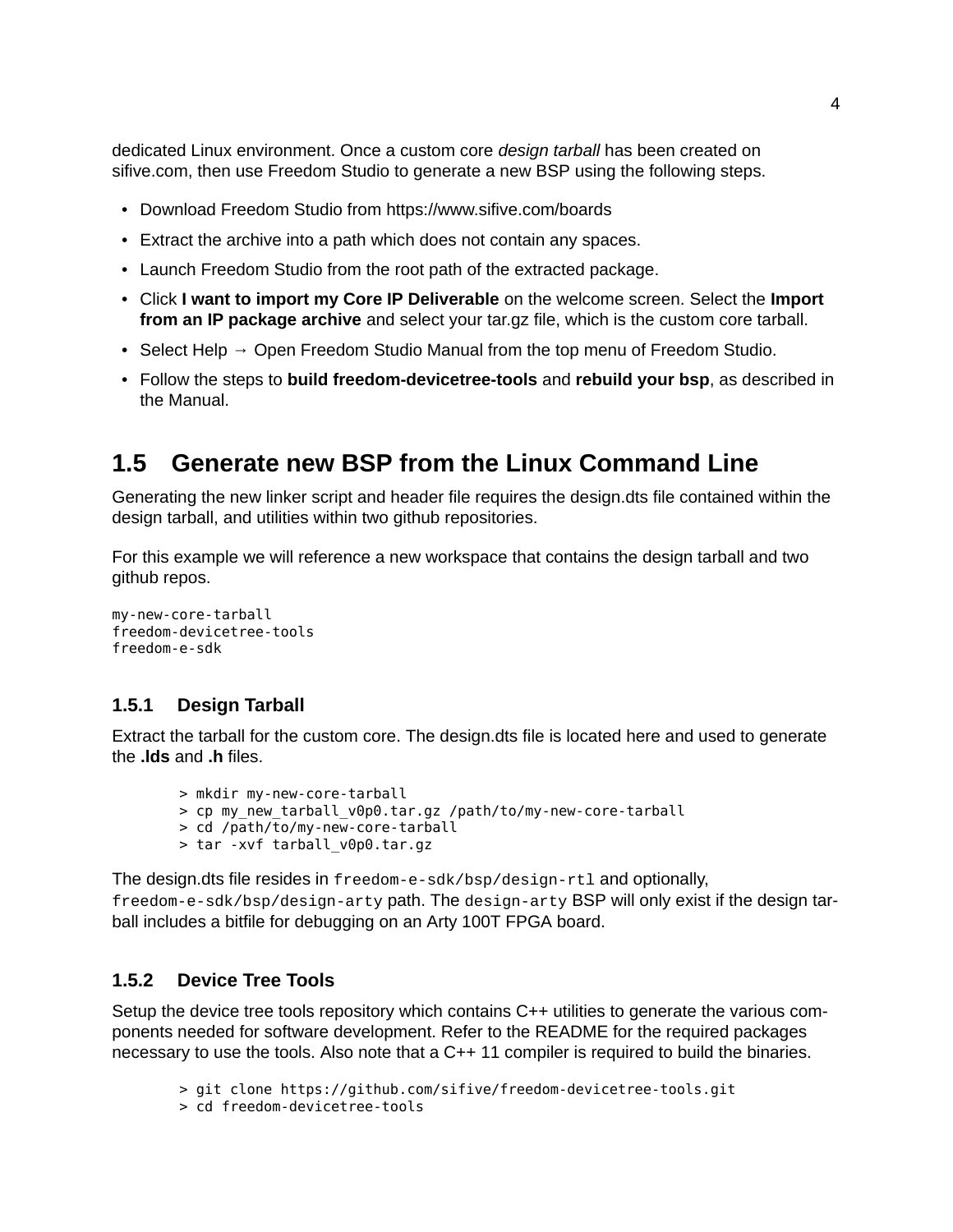```
> git submodule update --init --recursive
> autoreconf -i
```
This step should show output similar to the following

```
> configure.ac:23: installing './compile'
> configure.ac:11: installing './install-sh'
> configure.ac:11: installing './missing'
> ...
```
Now, run configure

> ./configure

You should see the following steps at this point

```
> checking for a BSD-compatible install... /usr/bin/install -c
> checking whether build environment is sane... yes
> checking for a thread-safe mkdir -p... /bin/mkdir -p
> checking for gawk... gawk
> checking whether make sets $(MAKE)... yes
...
> checking for dtc... yes
> checking that generated files are newer than configure... done
> configure: creating ./config.status
> config.status: creating Makefile
> config.status: executing depfiles commands
```
Now run make

> make

Now the binaries have been built and the **freedom-devicetree-tools** location needs to be added to your system PATH.

#### <span id="page-6-0"></span>**[1.5.3 Freedom E SDK](#page-6-0)**

In this next step, we clone the freedom-e-sdk repository which contains software examples for the SiFive standard cores. This repository contains the **update-targets.sh** script that uses the Device Tree Tools binaries we built in the previous step to create the custom header file and linker script file.

- > git clone --recursive https://github.com/sifive/freedom-e-sdk.git
- > cd freedom-e-sdk/bsp
- > mkdir my-new-core

The design.dts file from the tarball should now be moved into /bsp/my-new-core created in the previous step.

```
> cp /path/to/my-new-core-tarball/info/design.dts \
/path/to/freedom-e-sdk/bsp/my-new-core
```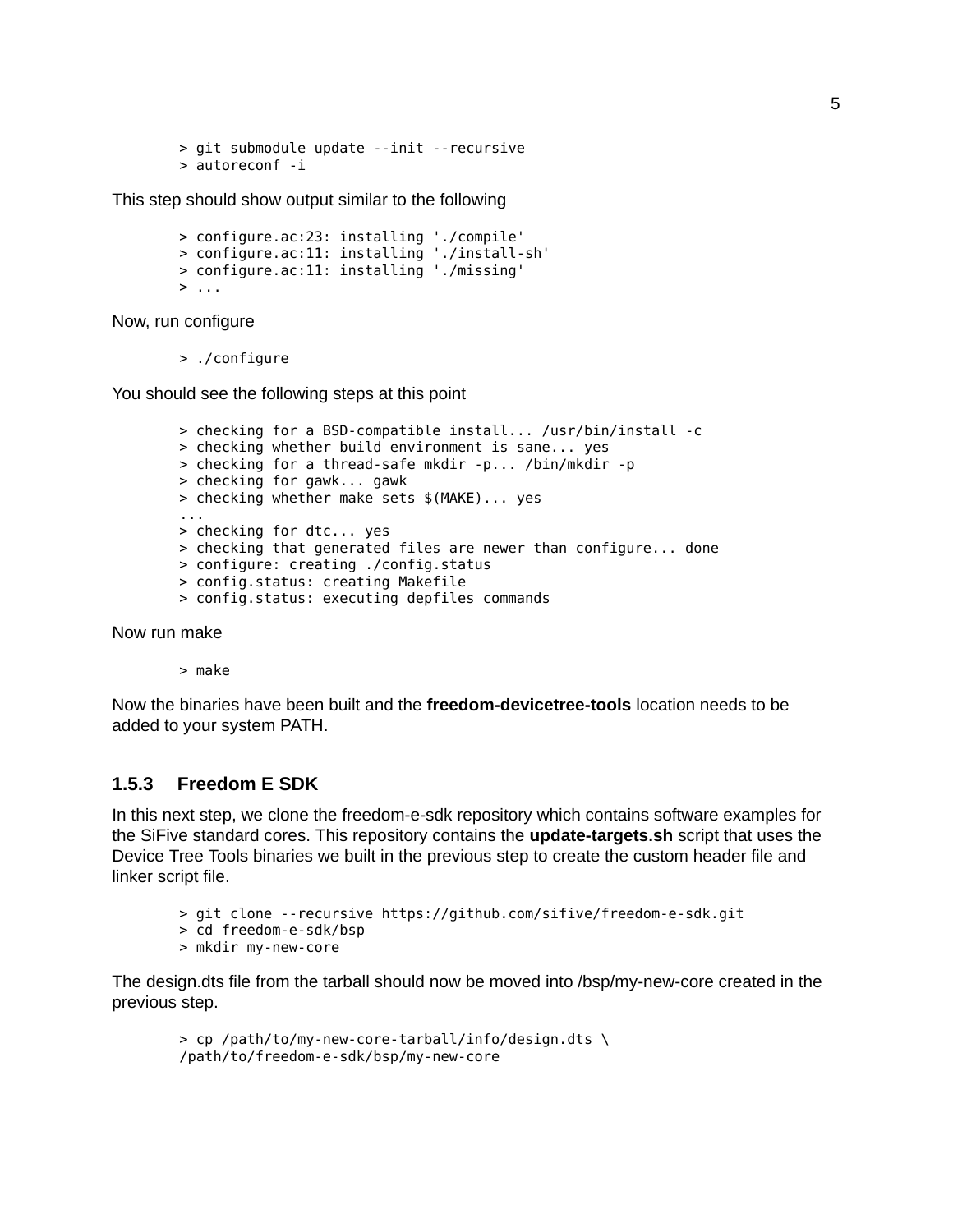From the freedom-e-sdk/bsp path, show the arguments for the generation script using the following command

> ./update-targets.sh --help

Generate the BSP components

```
> ./update-targets.sh --target-name my-new-core \
--sdk-path=./../ --target-dts=./my-new-core/design.dts
```
All of the generated BSP components now reside in /path/to/freedom-e-sdk/bsp/my-new-core.

## <span id="page-7-0"></span>**[1.6 Create and Build Example](#page-7-0)**

The BSP also requires a settings.mk file. The settings.mk file is used to pass -march (architecture) and -mabi (application binary interface) information to the RISC-V GNU Toolchain. Earlier versions of freedom-devicetree-tools did not automatically generate a settings.mk file. If one does not exist, copy settings.mk from a different freedom-e-sdk/bsp with similar architecture. Check the file contents to ensure the correct architecture is declared in this file for the new design.

We now have the required software components in freedom-e-sdk/bsp/my-new-core to start compiling examples and creating your new projects.

To build an example project

```
> cd freedom-e-sdk
```
> make PROGRAM=hello TARGET=my-new-core CONFIGURATION=debug software

The output file(s) will reside in **/software/debug** or **/software/release** path depending on the build **CONFIGURATION** selected. The **CONFIGURATION** options include debug or release.

To clean the build, replace 'software' above with 'clean'. To see all build options, use 'make help'.

#### <span id="page-7-1"></span>**[1.6.1 Build Options](#page-7-1)**

The debug configuration uses level zero optimizations by specifying compiler option **-O0**. This default selection does not optimize for code size. The debug configuration additionally uses **-g** to include debug symbols in the .elf file, but this does not change the code size sections. The release configuration uses the compiler option **-Os** to produce the smallest code footprint. These optimizations can be changed by modifying freedom-e-sdk/debug.mk or freedom-e-sdk/ release.mk files.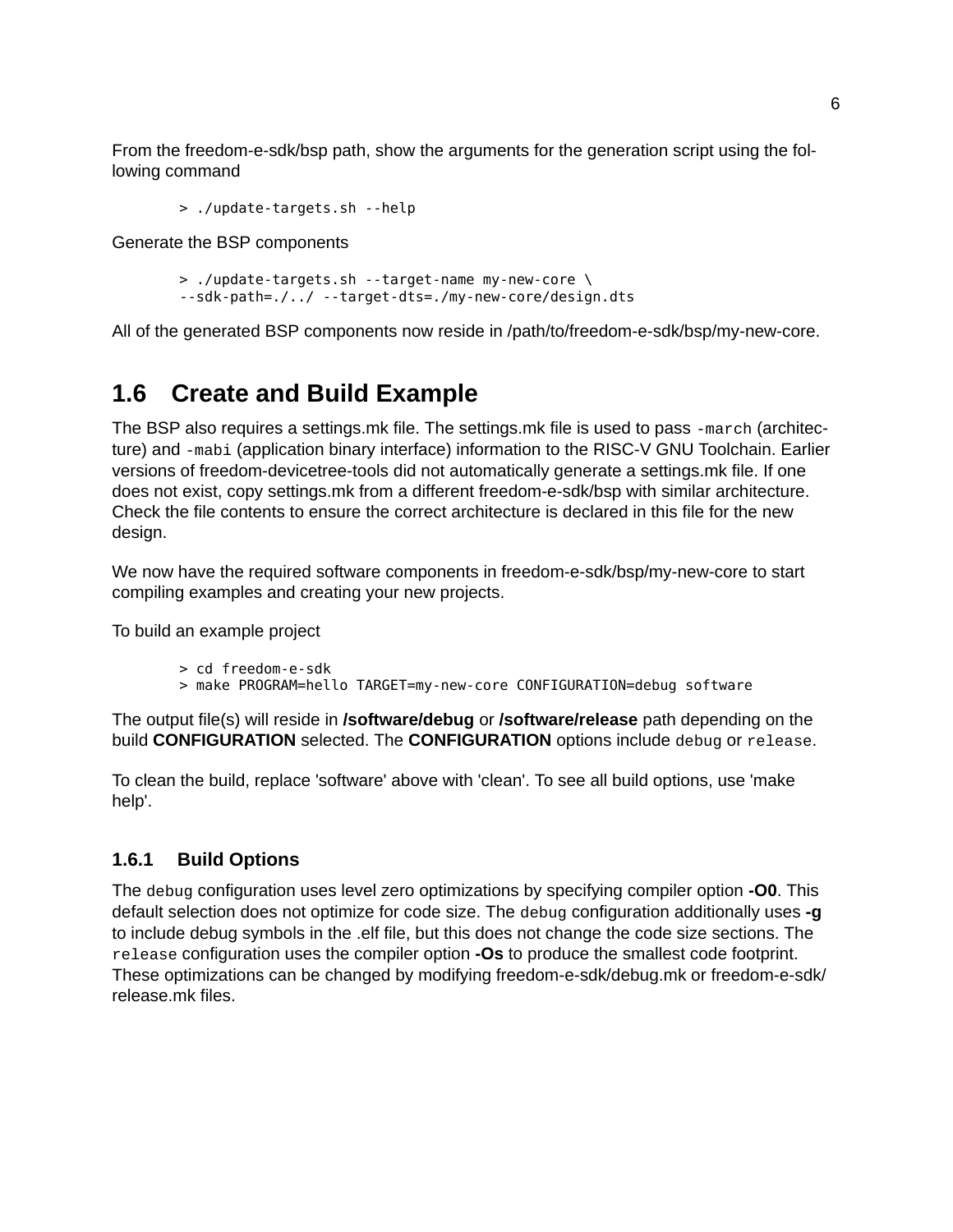#### <span id="page-8-0"></span>**[Options for Code Size](#page-8-0)**

For example, the **-Os** optimization will optimize for size for a possible reduction in performance. Consider **-O2** or **-O3** based on the application needs. Smaller code size can be achieved by using newlib-nano library by specifying **--specs=nano.specs**.

The code size summary below shows how the different options directly affect code size for one of the example programs available in the freedom-e-sdk repository. The code size summary can be shown by using the riscv64-unknown-elf-size utility which is part of the prebuilt GCC toolchain available on sifive.com.

#### *Level 0 Optimizations*

#### **RISCV\_CFLAGS += -O0**

|       | riscv64-unknown-elf-size local-interrupt.elf |       |       |       |
|-------|----------------------------------------------|-------|-------|-------|
| text  | data                                         | bss   | dec   | hex   |
| 65001 | 8888                                         | 23884 | 97773 | 17ded |

#### *Use newlib library*

#### **RISCV\_CFLAGS += -O0 --specs=nano.specs**

|       | riscv64-unknown-elf-size local-interrupt.elf |       |       |      |
|-------|----------------------------------------------|-------|-------|------|
| text  | data                                         | bss   | dec   | hex  |
| 21409 | 6496                                         | 26280 | 54185 | d3a9 |

#### *Level 2 Optimizations and use smaller newlib library*

#### **RISCV\_CFLAGS += -O2 --specs=nano.specs**

|       |      | riscv64-unknown-elf-size local-interrupt.elf |       |      |
|-------|------|----------------------------------------------|-------|------|
| text  | data | bss                                          | dec   | hex  |
| 14069 | 6504 | 26272                                        | 46845 | b6fd |

#### <span id="page-8-1"></span>**[Options for Code Location](#page-8-1)**

Multiple linker files exist in each BSP for flexibility in choosing the proper configuration based on application requirements. The following options describe the linker memory map options created for each BSP:

- **metal.default.lds** places code and data into SPI flash.
- **metal.ramrodata.lds** places read-only data into RAM for higher performance but executes code by fetching instructions from SPI flash.
- **metal.scratchpad.lds** places all code and data into RAM. This provides the best performance, provided enough memory exists for the targeted application.
- Note: The scratchpad option may not compile successfully for applications which require more memory than available on-target.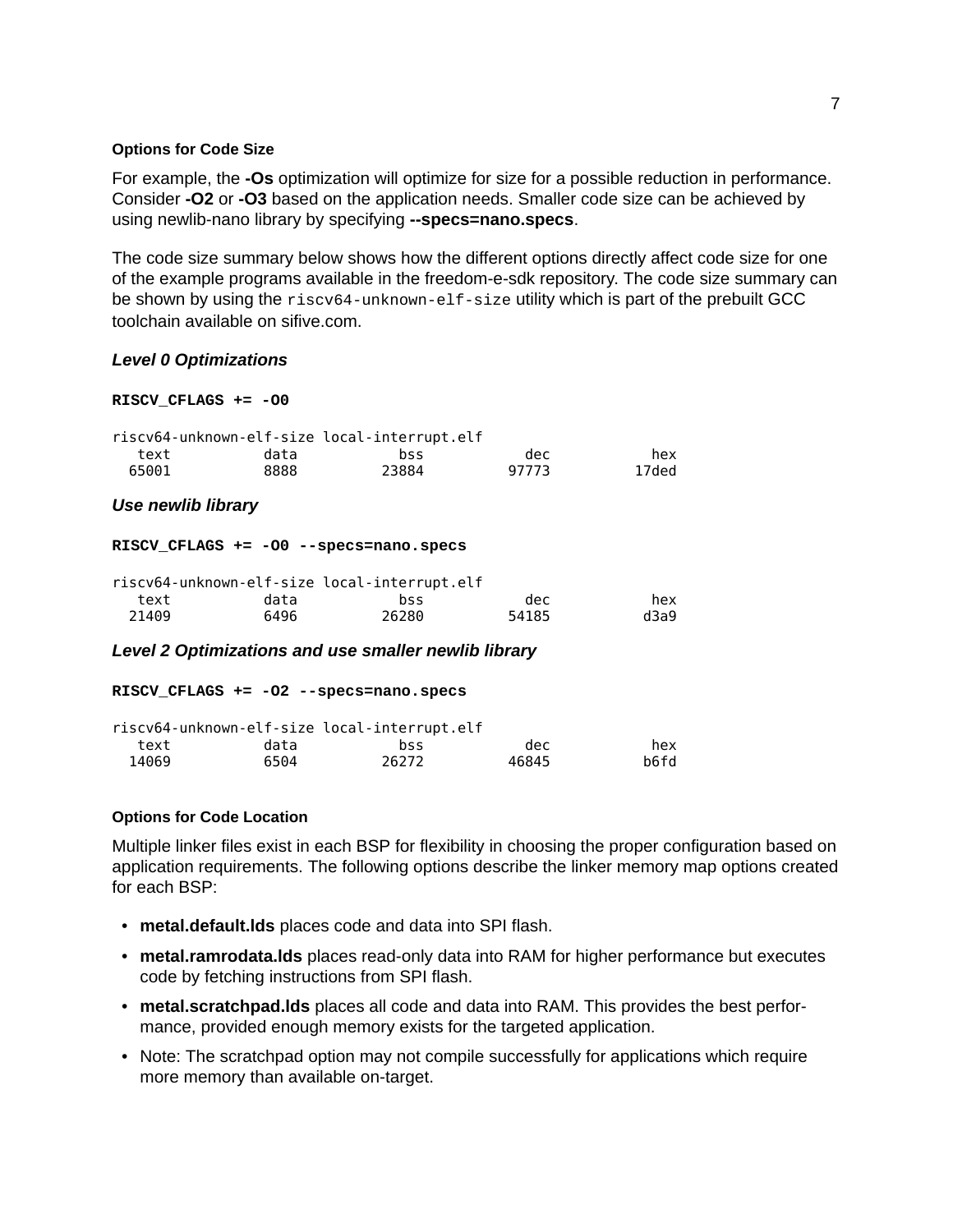The default linker file is **metal.default.lds**. To specify a new linker file on the command line

> make PROGRAM=hello TARGET=my-new-core \ CONFIGURATION=debug LINK\_TARGET=ramrodata software

This option will select **metal.ramrodata.lds** as the linker file.

The default build configuration is **debug** so the code size is not optimized. To configure a build for best code size, specify the **release** configuration

```
> make PROGRAM=hello TARGET=my-new-core \
CONFIGURATION=release software
```
#### <span id="page-9-0"></span>**[1.6.2 Create New Project Space](#page-9-0)**

Now that we have a custom BSP setup, a separate project can be created using the freedom-esdk make process. Here we use the standalone option which creates a new project in a location you specify, complete with supporting Makefiles.

> cd freedom-e-sdk

> make help

A portion of the help menu will display the following

- > standalone STANDALONE\_DEST=/path/to/desired/location
- > [PROGRAM=hello] [TARGET=sifive-hifive1]
- > Exports a program for a single target into a standalone
- > project directory at STANDALONE\_DEST.

To create a standalone project that uses interrupts for the new BSP

> make PROGRAM=local-interrupt TARGET=my-new-core \ CONFIGURATION=debug STANDALONE\_DEST=/path/to/my/new/proj standalone

Executing this command will copy all source code to your new project path specified by STAND-ALONE\_DEST. This includes all of the freedom-metal API code, the specified example, and all makefile components.

To build your new project, navigate to /path/to/my/new/proj and type

> make

Simply using make will use the default build options, including the default linker file and the optimizations defined in the debug.mk file. Additional command line options include LINK\_TARGET=ramrodata or LINK\_TARGET=scratchpad, and CONFIGURATION=release. These are the same command line options described in the previous section.

New source code files (.s, .h, .c) can be added to the **/src** path in this new project space and they will be included automatically by the make files. This new project space can be used for future project development.